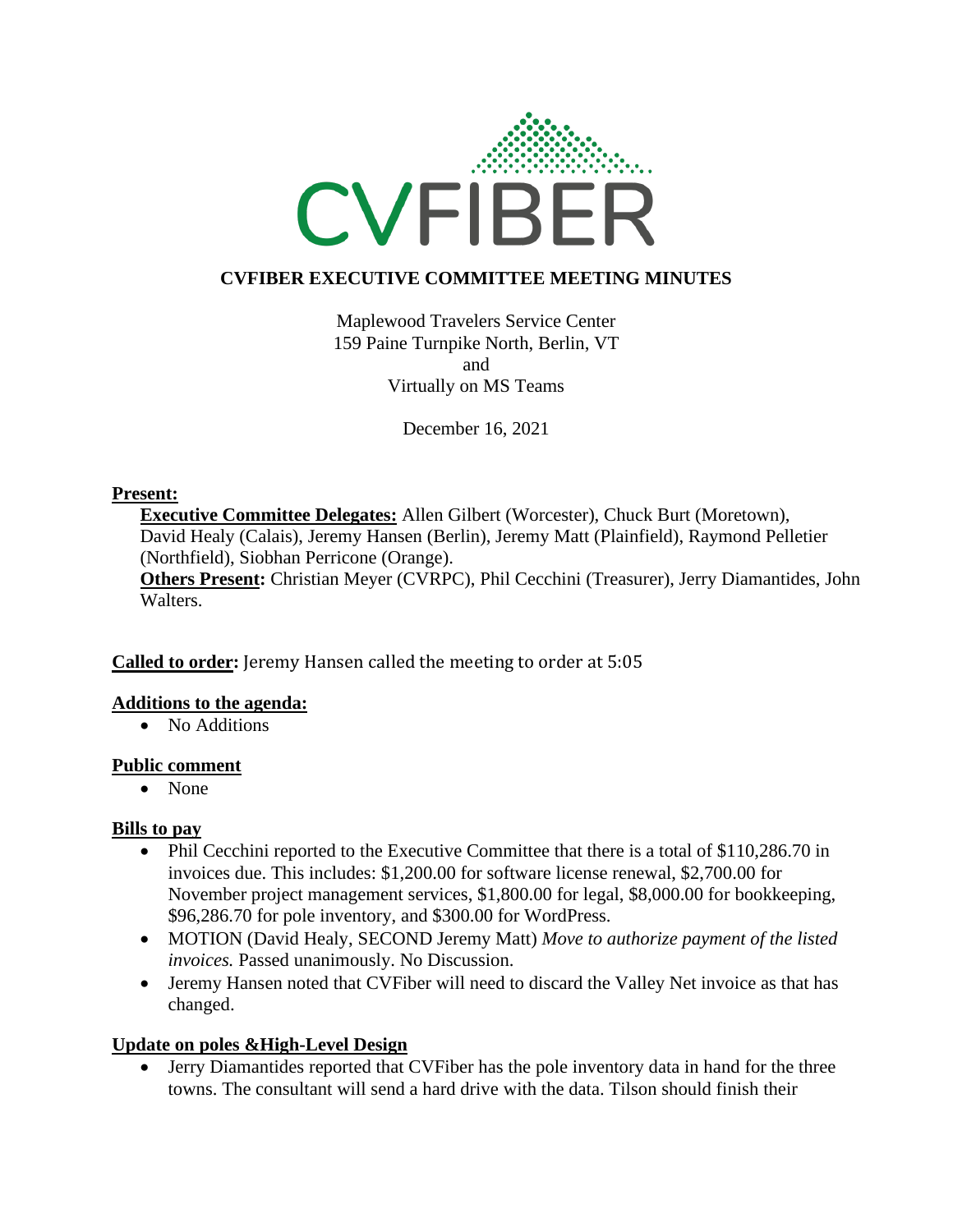inventory work this week. Eustis has finished in Calais. However, some of the Calais data will be backfilled by Apex. CVFiber will be negotiating the invoice with Eustis. On Tuesday the December 21, bids for inventory work in the remaining 12 towns will be received. CVFiber has received the first half of the grant money. The scope of the data being collected has been updated to meet the needs. This change was done with guidance from NRTC. A grant extension has been given until June 2022 for the pole inventory work in Area A.

- David Healy gave an update on the High-Level Design. Vantage Point is currently working on version three. They have requested an extension, stating that working with four partners has increased the time. David Healy believes this is true.
- Some of the details surrounding state guidelines for the design work are somewhat unclear. All the engineers who are working with CUDs in the state are meeting to identify exactly what is required of them.
- NRTC will do detailed engineering early next year.
- All pole data is being reviewed by Henry Amistadi for some clear understanding of the findings. He has requested five licenses for Tableau software. Jeremy Hansen thought it a good idea to coordinate with NRDC to avoid duplication of software purchases.

# **NRTC MSA & contracts**

- MOTION (Raymond Pelletier, second Siobhan Perricone) *Move that pursuant to 1 V.S.A. § 313(a)(1)(A) we find that premature public knowledge of our discussions relating to the developer-operator contract, and WEC contract negotiations would put CVFiber at competitive disadvantage.* Passed unanimously. No Discussion.
- MOTION (Raymond Pelletier, second Jeremy Matt) *MOVE that we enter executive session to discuss the ... contracts ... referenced in the previous motion ... pursuant to 1 V.S.A. § 313(a)(3) and that we include the PM, the Treasurer, and all Board members whose information is needed in accordance with 1 V.S.A. § 313(b).* Passed unanimously. No Discussion.
	- o Enter: 5:21
	- o Exit: 5:43
- MOTION (Ray Pelletier second Jeremy Matt) *Whereas CVFiber desires a developer to design and manage the construction of the CVFiber Community Network*

*Whereas the National Rural Telecommunications Cooperative is a professional services company that provides network design, project management, construction management, inspection, and other related solutions for the deployment of broadband networks*

*Whereas CVFiber and NRTC have reached agreement on a Master Services Agreement, and an Executable Project Plan and its cost as the first deliverable*

*Move that the Executive Committee recommend that the Board approve the Master Services Agreement and Executable Project Plan engagement, and its cost, with Pulse Broadband LLC, a wholly owned subsidiary of the National Rural Telecommunications Cooperative, doing business as NRTC Broadband, and authorize the Executive*